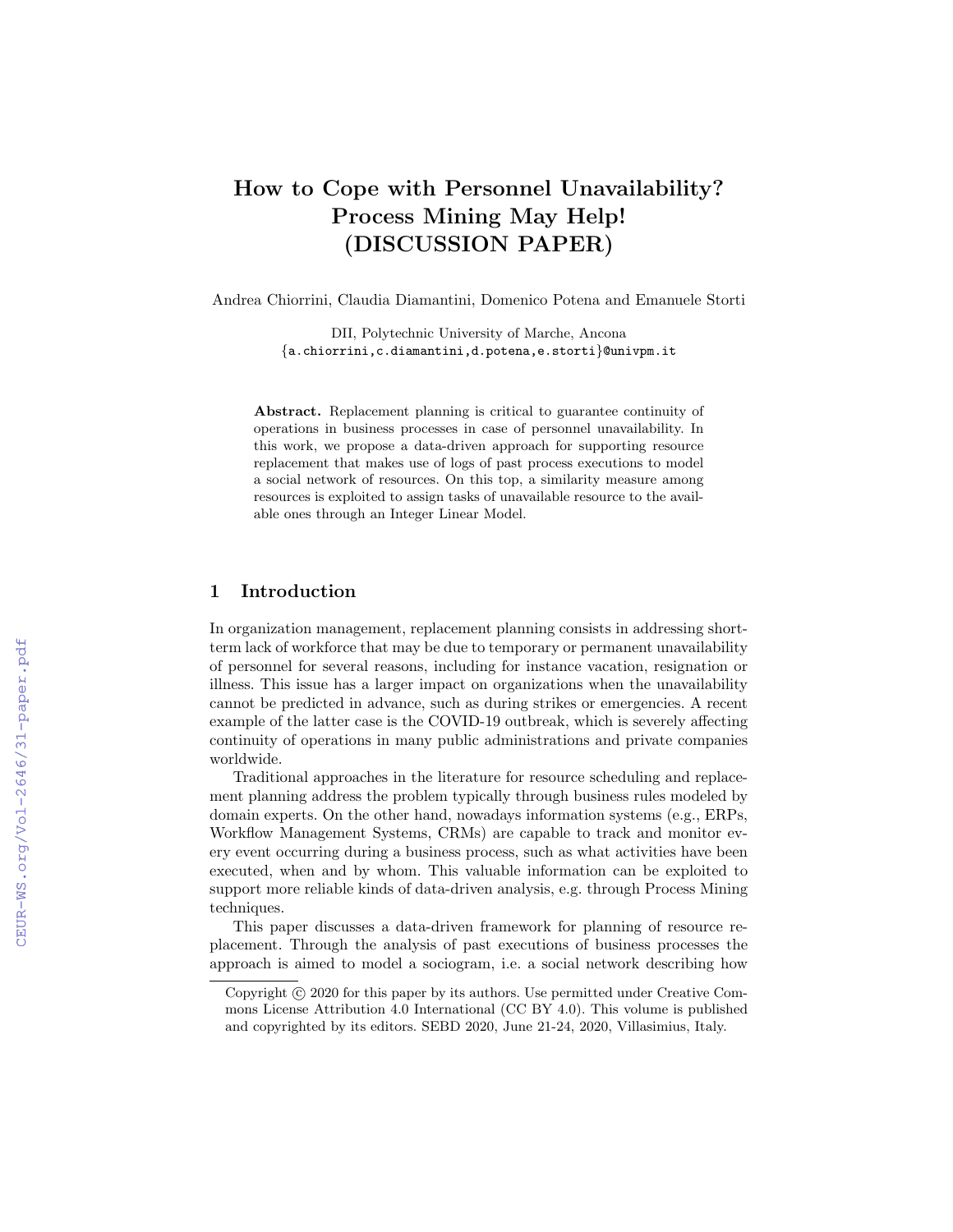resources collaborate with each other. Several metrics have been devised in the literature to analyse different social relations among resources, including those focusing on how work moves among performers and those considering that people doing similar tasks have stronger relations than people doing completely different things [\[5\]](#page-7-0). Here we focus on the both aspects, using a handover of work metric (measuring how frequently work is transferred between two resources) and taking into account capabilities of resources, to evaluate the costs for assigning those activities that should have been performed by the unavailable resource(s), to others. Finally, on the basis of this information, an Integer Linear Programming (ILP) model is defined with the aim of selecting the set of candidate resources to minimize the total cost of replacement.

The work fits into the field of *organizational mining*[\[4\]](#page-7-1), focusing on the resources (or actors) that performed events and their mutual cooperation in the fulfillment of a process. In [\[3\]](#page-7-2) an organizational mining framework has been proposed for the discovery, rather than the enforcement, of patterns related to resource assignment using declarative process modelling languages based on rule templates. Our approach shares also the exploitation of an ILP model for task assignment with [\[2\]](#page-7-3), although the work has a different purpose, namely proposing a recommendation system to support process participants to take a risk-informed decision in choosing the next task to execute out of a set of assigned tasks.

The novel contributions of this work are as follows: (1) we propose a sociogram modeling the handover of work relation that extends traditional models in the literature, by representing the specific type of the transferred activity;  $(2)$ on its top, a measure of similarity among resources is defined by considering the degree of collaboration between two resources, the performance and the experience of a resource to perform a given activity; (3) in order to find the best set of resources to replace the unavailable one, an Integer Linear Programming model is proposed to minimize a cost function taking into account similarity among resources.

We propose here an example related to a phone repair process for a company, that will be used throughout the pape[r.](#page-1-0) As shown in Figure [1,](#page-2-0) the process starts with the registration of the repair request (A) and is followed by analysis of defects (B). Then, the user is informed about the outcome (C) and in parallel the repair subprocess is performed. This is achieved by executing either a simple repair  $(D)$  or a complex one  $(E)$ , and is ended by a test to verify whether the repair solved the issues (F). In the negative case, the repair subprocess is reexecuted. Finally, if the test succeeds, the request is archived (G) and the process ends. Let us assume the process involves 6 users, named James, Carrie (in charge of administration activities A, C and G), Mark, Alec, Harrison and Peter (in charge of analysis, repair and test, i.e. activities B, D, E and F). Every record in the log refers to a specific case and is a sequence of events, each of which described in terms of activity, resource and duration in a certain time unit (minutes in the example), as shown in Table [1.](#page-2-1)

<span id="page-1-0"></span>The example is inspired to the ProM 6 tutorial by H.M.W. (Eric) Verbeek at http://www.promtools.org/prom6/downloads/prom-6.0-tutorial.pdf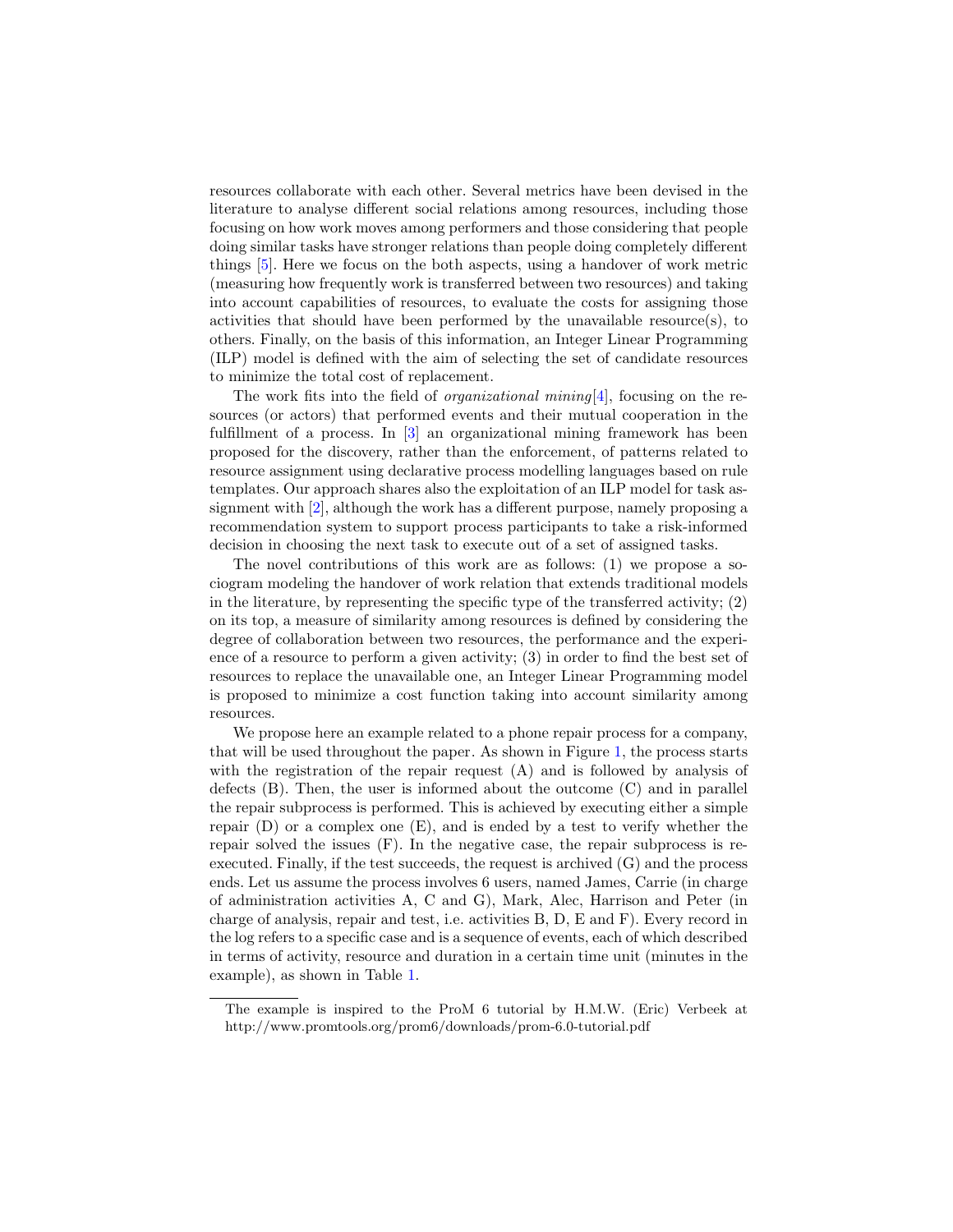

<span id="page-2-1"></span><span id="page-2-0"></span>Fig. 1. The example process model.

| ID | Trace                                                                                                          |
|----|----------------------------------------------------------------------------------------------------------------|
|    | $1 \mid (A, James, 15), (B, Mark, 60), (C, James, 8), (D, Harrison, 25), (F, Alex, 18), (G, Carrie, 9)$        |
|    | $2 (A, Carrie, 12), (B, Harrison, 74), (E, Harrison, 79), (F, Peter, 17), (C, James, 4), (G, James, 13) $      |
|    | $\left[3\right]$ (A,Carrie, 10), (B,Peter, 43), (D,Peter, 43), (F,Alec, 72), (C,Carrie, 7), (E,Harrison, 115), |
|    | (F,Alec, 20), (G, James, 14)                                                                                   |
|    | 4 (A, James, 20), (B, Mark, 96), (C, James, 3), (D, Mark, 31), (F, Alec, 209), (D, Alec, 53),                  |
|    | (F, Peter, 23), (G, Carrie, 11)                                                                                |

Table 1. Running example: event log for the repair process. Time unit is minute.

The rest of this work is structured as follows: the next section presents a novel handover of work metric and the sociogram model. Section [3](#page-5-0) discusses the proposed methodology for resource replacement. Finally, Section [4](#page-7-4) reports preliminary results and draws future research extension.

# <span id="page-2-2"></span>2 Social network for handover of work

In this section we introduce the terminology and a model of social network for handover of work that is used in the rest of the paper.

Hereby we refer to the term activity as a task (or portion thereof) performed to achieve a goal, and to resource as any member of personnel that is capable to perform some activity.

#### **Definition 1.** (Event, Trace  $\mathcal{B}$  Event Log)

Let A be a set of activities and R a set of resources.  $V = A \times R$  is the set of possible events, i.e., combinations of an activity and a resource. Given a resource  $r, V(r) \subseteq V$  is the set of events in which r can take part. A trace is a possible sequence of events, where  $C = V^*$  is the set of all possible traces. An event log  $\mathcal L$  is a subset of all bags (multi-sets) over C.

In our scenario, we assume the event log includes as attributes at least the case id, the executed activity, the resource name and the timestamp when each event has been performed. For convenience, we introduce the function  $\pi_a(\sigma)$ which returns the set of activities related to events of a trace  $\sigma$ .

From the event log, it is possible to characterize a resource  $r \in \mathcal{R}$  in terms of his/her capabilities, i.e. the set  $\mathcal{A}(r)$  of activities that is able to perform. To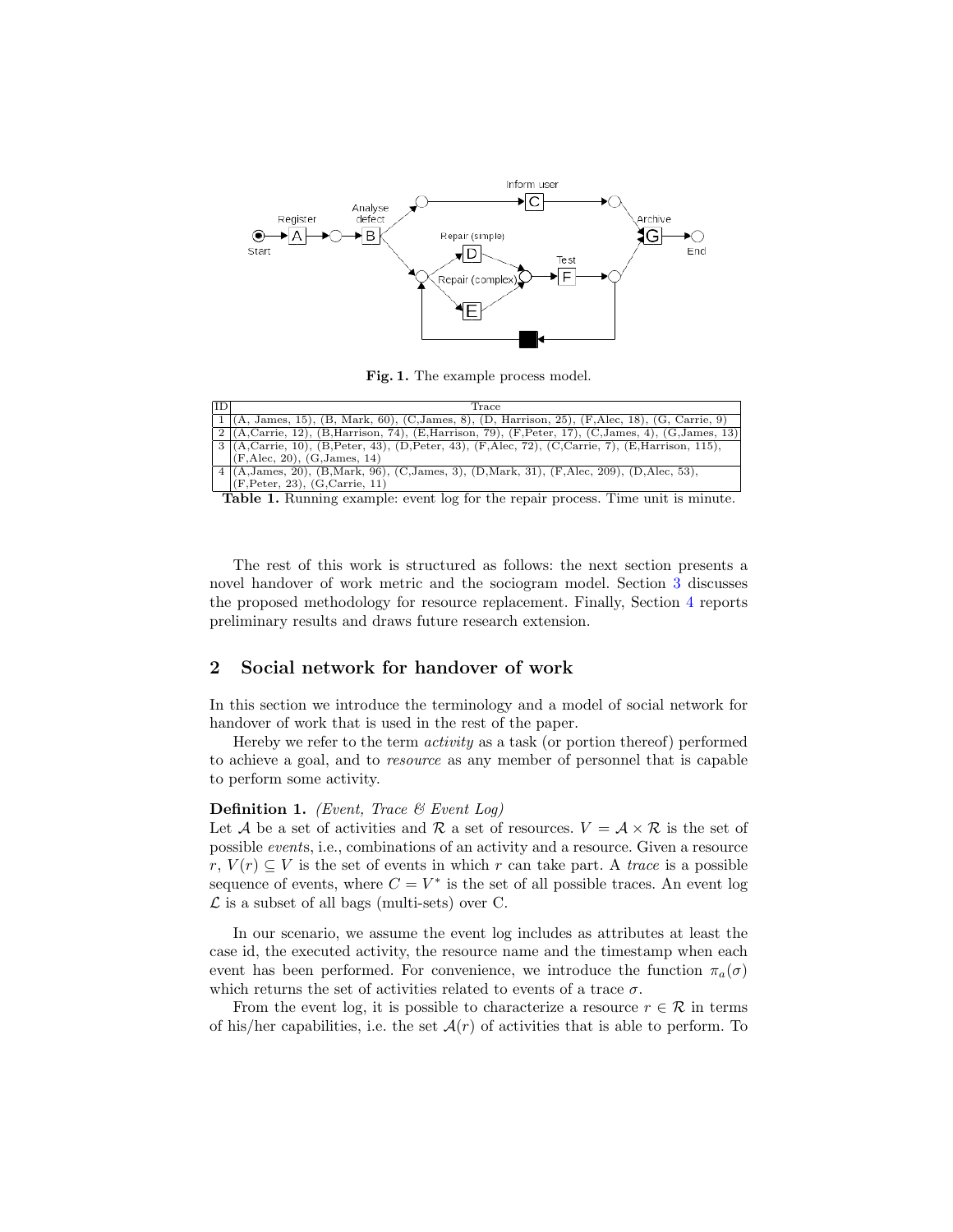make an example, from the log in Table [1](#page-2-1) we derive  $A(Mark)=\{B, D\}$  and  $\mathcal{A}(Harrison)=\{B,D,E\}.$ 

Among the various relations that can be recognized in an event log between two resources, we focus here on relations of possible causality, and specifically to handover of work. Within a case there is a handover of work from a resource  $r_1$  to a resource  $r_2$  if there are two subsequent activities  $a_1$  and  $a_2$  where  $a_1$ is completed by  $r_1$  and  $a_2$  by  $r_2$ . The metric can be defined and computed in multiple ways [\[5\]](#page-7-0), according to the degree of causality (direct or indirect), the existence of multiple succession from a resource to itself (multiple self-transfer), and the kind of succession, i.e. arbitrary succession between two subsequent events in a trace or casual dependency. In this last case, a process model is needed to recognize which is the correct flow of activities in a trace. To make an example, with reference to the case 3, between events (A,Carrie) and (B,Peter) there is a direct and casual succession, while between (F,Alec) and (C,Carrie) there is a direct but arbitrary succession. Indeed, if we compare the log to the process model in Figure [1,](#page-2-0) there is a causal relation between activities A and B, but this does not hold between activities F and C.

In this work, we refer to the handover of work relation (1) by ignoring selftransfers, (2) by considering indirect succession and (3) casual relation, i.e. we take into consideration succession between activities, with any length, only if aligned to the process model. The reason behind (1) is that the research question of the work is related to resource replacement, for which considering handover from the same resource is not helpful. The reason of (2) and (3) is related to the need to correctly identify handover of work in real processes and avoid spurious relations. Please note that a process model, if not available, can be discovered through Process Discovery algorithms (e.g., Alpha Miner, Heuristic Miner, Inductive Miner). In the following we define the function and the formula for the calculation of the metric.

#### Definition 2. (Handover of work)

Given  $r_1, r_2 \in \mathcal{R}, a_x \in \mathcal{A}(r_1), a_y \in \mathcal{A}(r_2)$ , an event log  $\mathcal{L}$ , a process model  $\mathcal{P}$ and a trace  $\sigma \in \mathcal{L}$ , the function  $r_1 \otimes_{a_x,a_y}^{\sigma} r_2$  returns how many times  $r_1$  and r<sub>2</sub> executed respectively activity  $a_x \in \pi_a(\sigma)$  and  $a_y \in \pi_a(\sigma)$  such that a causal relation between them in  $P$  exists. For the whole event log  $\mathcal{L}$ , the function is computed as:

$$
q_{xy} = r_1 \otimes_{a_x, a_y}^{\mathcal{L}} r_2 = \sum_{\sigma \in \mathcal{L}} r_1 \otimes_{a_x, a_y}^{\sigma} r_2
$$

Finally, the metric handover of work between  $r_1, r_2$  for activities  $a_x, a_y$  in  $\mathcal L$ is computed as:

$$
h_{xy} = r_1 \bigcirc_{a_x, a_y}^{\mathcal{L}} r_2 = r_1 \bigcirc_{a_x, a_y}^{\mathcal{L}} r_2 / \Big( \sum_{r_i \in R} \sum_{r_j \in R} r_i \bigcirc_{a_x, a_y}^{\mathcal{L}} r_j \Big)
$$

The metric is computed for a couple of resources  $r_1, r_2$  and with respect to a couple of activities  $a_x, a_y$  by dividing the total number of proper casual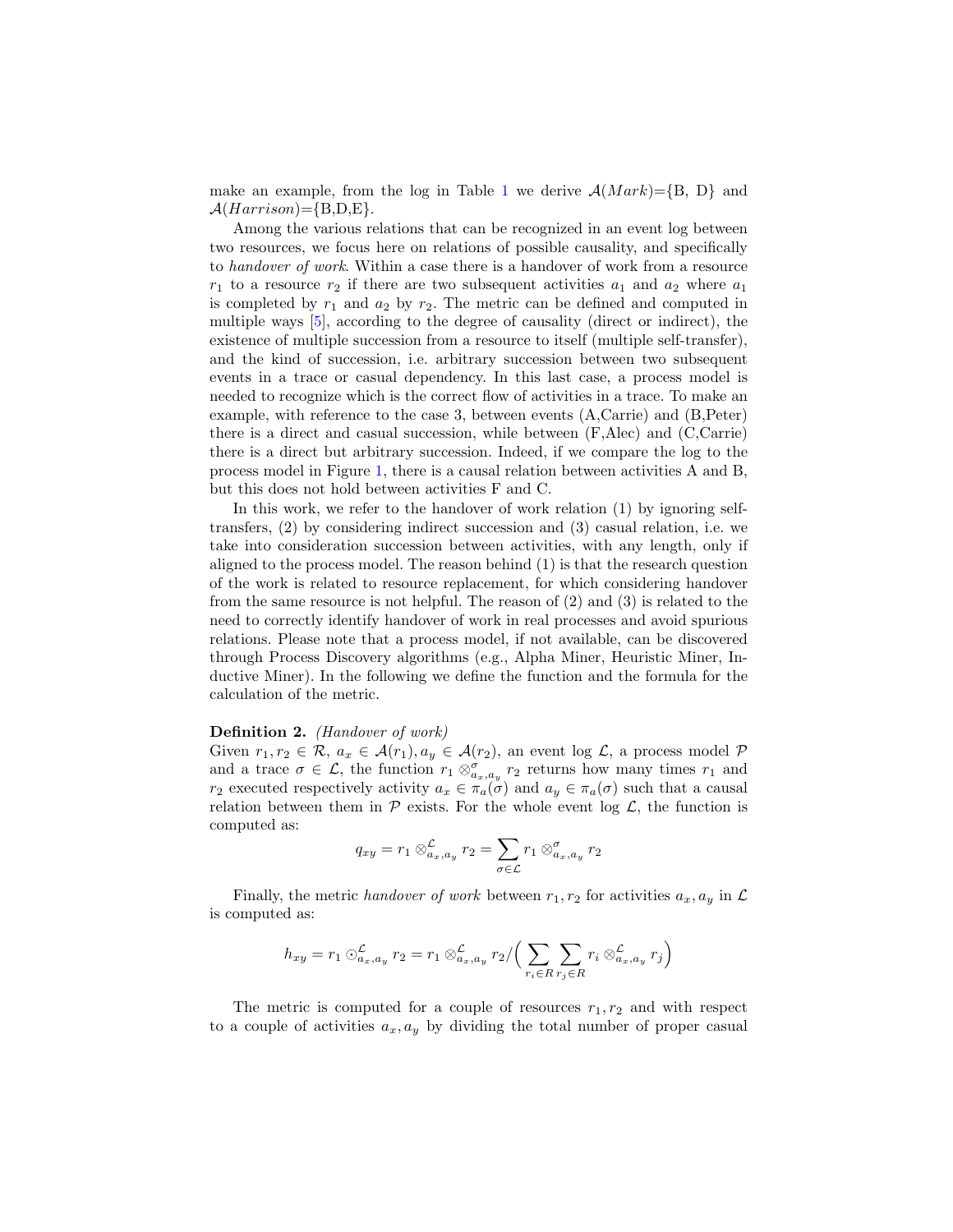|       | James                      | Marc           | Carrie                                         | Harrison        | Alec                         | Peter          |  |
|-------|----------------------------|----------------|------------------------------------------------|-----------------|------------------------------|----------------|--|
| James |                            | (A, B, 0.5, 2) | (C.G.0.5.2)                                    |                 |                              |                |  |
| Mark  | (B, C, 0.5, 2)             |                |                                                | (B, D, 0.3, 1)  | (D.F.0.25.1)                 |                |  |
|       | Carrie $(C,G,0.25,1)$      |                |                                                | (A, B, 0.25, 1) |                              | (A,B, 0.25, 1) |  |
|       | Harrison $(B, C, 0.25, 1)$ |                |                                                |                 | $(D,F,0.25,1)$ $(E,F,0.5,1)$ | (E.F.0.5,1)    |  |
| Alec  | (F.G.0.25.1)               |                | (F.G.0.25.1)                                   | (F,E,1.0,1)     |                              | (D.F.0.25.1)   |  |
| Peter | (F,G,0.25,1)               |                | $(E, C, 0.25, 1)$ $\overline{(F, G, 0.25, 1)}$ |                 | (D.F.0.25.1)                 |                |  |

<span id="page-4-0"></span>Table 2. Running example: handover matrix.

succession (with no self-transfer) by the total number of casual succession of  $a_x, a_y$  between any two resources  $r_i, r_j$ , with  $i \neq j$ .

As for the running example, given resources James and Carrie, and activities C and G, James  $\bigcirc_{C,G}^{\mathcal{L}}$  Carrie= $\frac{2}{4} = 0.5$ , because the casual succession between them happens 2 times (case 1 and case 4), but the casual succession of  $C$  and  $G$ between any two resources occurs 4 times.

This information can be represented as a handover matrix, that is a matrix  $N \times N$ , where  $N < |\mathcal{R}|$  is the number of active resources (i.e. resources that executed at least 1 activity in the event log). Given two resources  $r_i, r_j \in \mathcal{R}$  active in  $\mathcal{L}$ , the cell  $(i, j)$  of the handover matrix includes a tuple  $(a_x, a_y, h_{xy}, q_{xy})$ , with  $a_x \in \mathcal{A}(r_i)$  and  $a_y \in \mathcal{A}(r_j)$ , if and only if  $h_{xy} > 0$ . In Table [2](#page-4-0) we report the handover matrix for the running example.

From the matrix, a sociogram can be defined, i.e. a graph of social relations where nodes are resources and an edge linking two resources is defined if a certain social relation is recognized between them. We refer to the following definition of a sociogram as a labeled multidigraph, i.e. a directed multigraph where two nodes may be linked by multiple labeled edges.

#### Definition 3. (Sociogram)

Given a  $N \times N$  handover matrix M, a sociogram G is defined as an 8-tuple  $G = (\Sigma_{R'}, \Sigma_E, R', E, s, t, \ell_{R'}, \ell_E)$  where:

- $R' \subseteq \mathcal{R}$  is the finite set of N resources in M and E is a set of arcs representing a handover of work relation;
- $\Sigma_{R'}$  and  $\Sigma_E$  are finite alphabets of the available vertex and arc labels,  $s: E \to R'$  and  $t: E \to R'$  are two maps indicating the source and target vertex of an arc;
- $\ell_{R'} : R' \to \Sigma_{R'}$  and  $\ell_E : E \to \Sigma_E$  are two maps describing the labeling of the vertices and arcs.

In the following, for the sake of simplicity, we refer to a sociogram  $G$  as a tuple  $G = (R', E)$ , with E as a multi-set of arcs. Each arc  $e \in E$  will be shortly represented as a tuple  $e = (r_i, r_j, (a_x, a_y, h_{xy}, q_{xy}))$  linking two nodes  $r_i, r_j \in R'$ , being  $r_i$  the source and  $r_j$  the target of e, and  $(a_x, a_y, h_{xy}, q_{xy})$ the arc label. For convenience, we introduce the operations  $\pi_h(r_i, r_j, a_x)$  =  $\{h_{xy} : \exists e = (r_i, r_j, (a_x, a_y, h_{xy}, q_{xy})) \in E\}$  and  $\pi_q(r_i, r_j, a_x) = \{q_{xy} : \exists e = x, q_{xy}\}$  $(r_i, r_j, (a_x, a_y, h_{xy}, q_{xy})) \in E$  which respectively return the values of handover of work between  $r_i$  (after  $a_x$  has been completed) and  $r_j$ , and the numbers of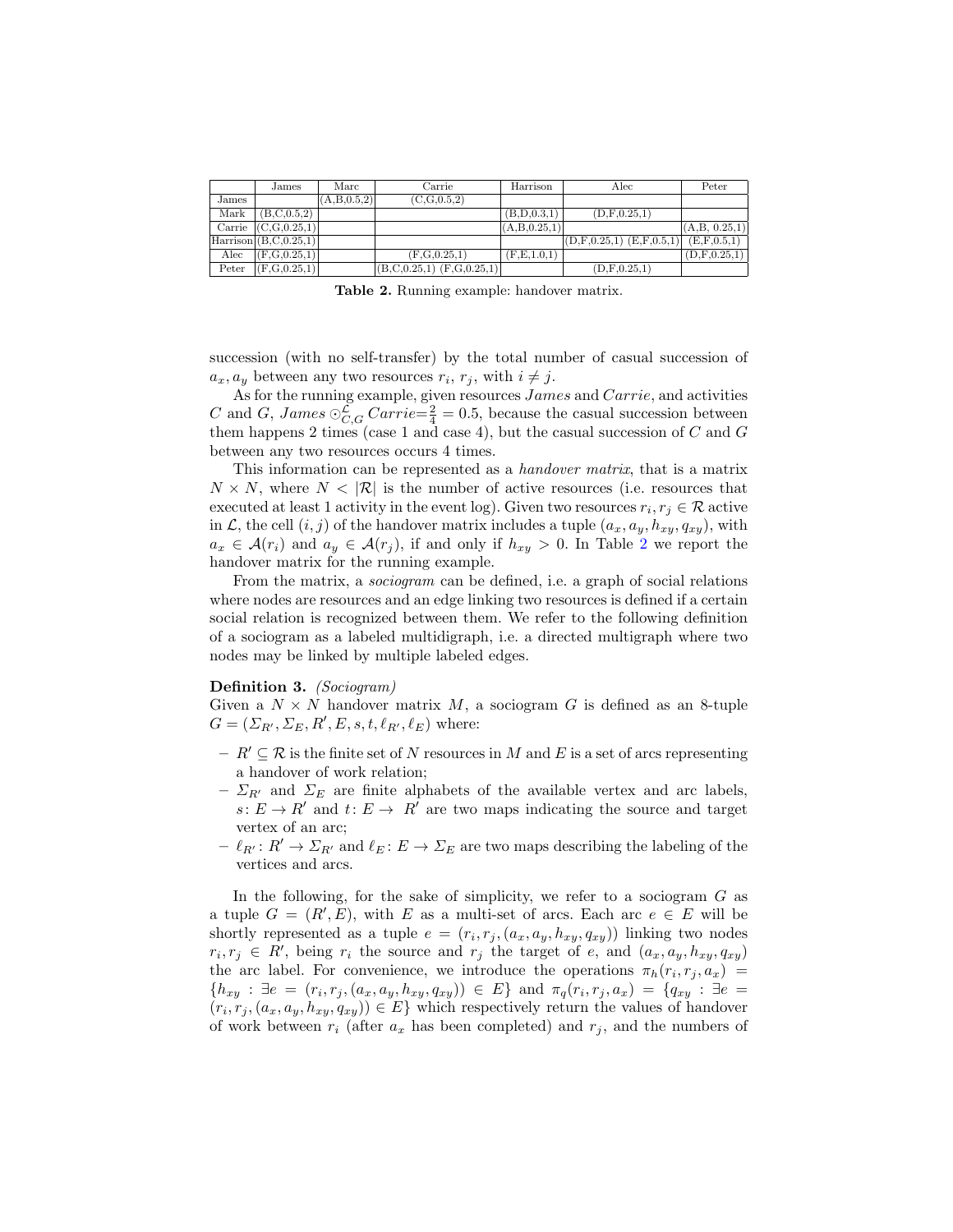times  $a_x$  has been executed by  $r_i$  before  $r_j$ . Furthermore, the set  $G_{r_i}(a_x) =$  $\{r' \in R' : \exists (r_i, r', (a_x, a_y, h_{xy}, q_{xy})) \in E\}$  is introduced to return the subset of resources for which an handover of work relation from  $r_i$  after completing  $a_x$ exists.

Please note that, differently from the organizational mining literature, we refer to a labeled multidigraph with multiple edges between two nodes. This enables a greater expressiveness as we can encode not only the handover of generic work between two resources, but also take into account which specific activities one resource has handed over the other.

## <span id="page-5-0"></span>3 Resource replacement methodology

We assume an organization relying on a Business Process Management system with monitoring capabilities of process execution. Execution traces are made available as event logs, which are then analysed and elaborated through organizational mining techniques to derive the sociogram as described in Section [2.](#page-2-2) This information is used to drive the resource replacement, that returns the set of specific resources that are selected to replace the missing ones, and their allocation to activities.

Given a sociogram  $G = (R', E)$ , an unavailable resource  $r \in \mathcal{R}$  to replace and a multi-set  $T = \{a_1, \ldots, a_h\}$  $T = \{a_1, \ldots, a_h\}$  of activities assigned to r that must be performed by some other resources, the goal is to determine a set of resources  $\{r_1, \ldots, r_n\} \subseteq \mathcal{R}$ that is collectively capable to replace  $r$  to perform activities in  $T$ . We take into account a similarity factor such that resources being more compatible to the one to replace are preferred. This takes into account handover of work relations, capabilities of resources, performance and experience.

**Similarity measure.** Given a resource  $r \in \mathcal{R}$  to replace, a candidate resource  $r_i \in \mathcal{R}$  and an activity  $a_j$ , the similarity between the r and  $r_j$  for the specific activity  $a_i$  is defined as follows:

 $sim(r, r_i, a_j) = \omega_1 \cdot coll(r, r_i, a_j) + \omega_2 \cdot perf(r, r_i, a_j) + \omega_3 \cdot exp(r, r_i, a_j)$ 

The function  $sim(r, r_i, a_j)$  returns the degree of affinity between the two resources on the basis of (1) the collaborations that have been established to perform the activity  $a_j$  (i.e.,  $coll(r,r_i,a_j)$ ), (2) the speed with which  $a_j$  has been performed (i.e.,  $perf(r, r_i, a_j)$ ) and (3) the experience gained by the two resources in carrying out the activity (i.e.,  $exp(r, r_i, a_j)$ ). User parameters  $\omega_1, \omega_2, \omega_3 \in [0, 1]$ , such that  $\omega_1 + \omega_2 + \omega_3 = 1$ , are introduced to weigh the three similarity factors.

In details,  $G_r(a_j)$  and  $G_{r_i}(a_j)$  (see Section [2\)](#page-2-2) are the sets of resources to whom respectively r and  $r_i$  handed over work after performing activity  $a_j$ . Let  $\hat{h}(r_x,r_y,a_j) = \frac{1}{|\pi_h(r_x,r_y,a_j)|} \cdot \sum_{h_i \in \pi_h(r_x,r_y,a_j)} h_i$  be the average handover of work

<span id="page-5-1"></span>T is a multi-set because an activity may need to be performed multiple times in a process.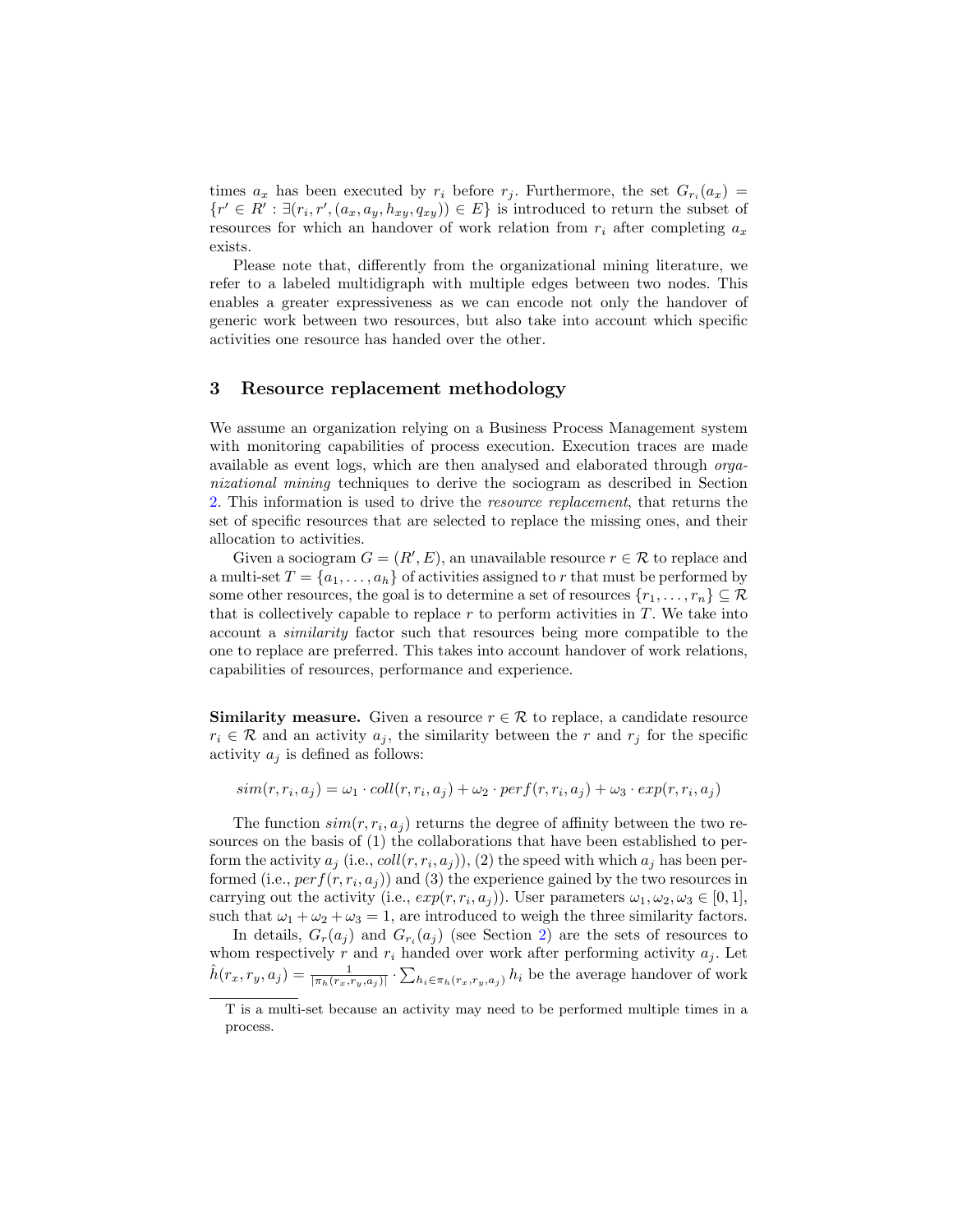between  $r_x$ , executing  $a_j$ , and  $r_y$ . Finally, we introduce the function  $\delta(x)$  which returns x if  $x \leq 1$ , and 1 otherwise. The *coll* function is defined as:

$$
coll(r,r_i,a_j) = \frac{1}{|G_r(a_j)|} \cdot \sum_{r' \in G_r(a_j) \cap G_{r_i}(a_j)} \delta\left(\frac{\hat{h}(r_i,r',a_j)}{\hat{h}(r,r',a_j)}\right).
$$
 It ranges in [0,1],

returning 0 when the two resources do not share any collaborations, 1 if  $r_i$ interacts with all collaborators of r with the same handover of work. The coll function is introduced under the assumption that replacing a resource with someone acquainted to work in the same team and with similar handover relations is preferable.

The  $perf(r, r_i, a_j)$  function compares the time taken by the two resources to carry out the activity  $a_j$ . Let  $t_r$  and  $t_{r_i}$  be the average time respectively taken by r and  $r_i$  to perform  $a_j$ , the perf function is defined as  $perf(r, r_i, a_j) = \delta \left( \frac{t_r}{t_{r_i}} \right)$  . The perf function ranges in  $[0, 1]$ , values close to 0 mean that r is much faster than  $r_i$ . When  $r_i$  is on average faster then r, assigning  $a_j$  to  $r_i$  is also better than having it performed by  $r$ , hence the value of  $perf$  is set to the maximum. The average times to perform an activity, if not available in the event log, can be estimated from the model by considering the difference in time between two causally related events.

Finally, the  $exp(r, r_i, a_j)$  function compares the experience of the two resources to perform  $a_j$ , computed as the number of times the resource has carried out the activity  $(q_r(a_j)$  and  $q_{r_i}(a_j)$  respectively). The *exp* function is defined as  $exp(r, r_i, a_j) = \delta\left(\frac{q_{r_i}}{q_r}\right)$ , where  $q_{r'}(a_j) = \sum_{r \in \mathbb{Z}}$  $r_x {\in} G_{r'}(a_j)$  $\pi_q(r', r_x, a_j)$ . This function ranges in  $[0, 1]$ . Values close to 0 mean that the experience of  $r_i$  is much smaller than that of  $r$ , while the function takes the maximum value when the experience of  $r_i$  is greater than or equal to that of r.

Model specification. An Integer Linear Programming (ILP) model is aimed to select the set of assignments of activities to resources in order to minimize the total cost of resource replacement.

Given a sociogram  $G = (R', E)$  and a resource  $r \in R'$  to replace, let  $C =$  ${r_i \in R' : \exists a_j \in \mathcal{A}(r_i) \text{ such that } a_j \in T}$  be the set of candidate resources having at least one capability equal to one activity in T. Finally, Let  $|C|$  and  $|T|$ be equal to  $k$  and  $h$  respectively.

We introduce the decision variable  $x_{ij}$ ,  $\forall r_i \in C$  and  $\forall a_j \in T$ , equal to 1 if the resource  $r_i$  is selected for replacement of r to perform activity  $a_j$ , 0 otherwise. The objective function  $min\left(\frac{k}{\sum_{i=1}^{k}$  $i=1$  $\sum_{i=1}^{h}$  $\sum_{j=1}^{n} c_{ij} x_{ij}$  represents the total cost of replacing the resource r, taking into account the cost factor  $c_{ij} = 1 - sim(r, r_i, a_j)$ . An additional constraint is set to impose that each activity in  $T$  is assigned to only one resource of C to avoid multiple assignments. Finally, a further constraint defines the binary nature of the decision variables, according to a 0-1 Integer Linear Programming model.